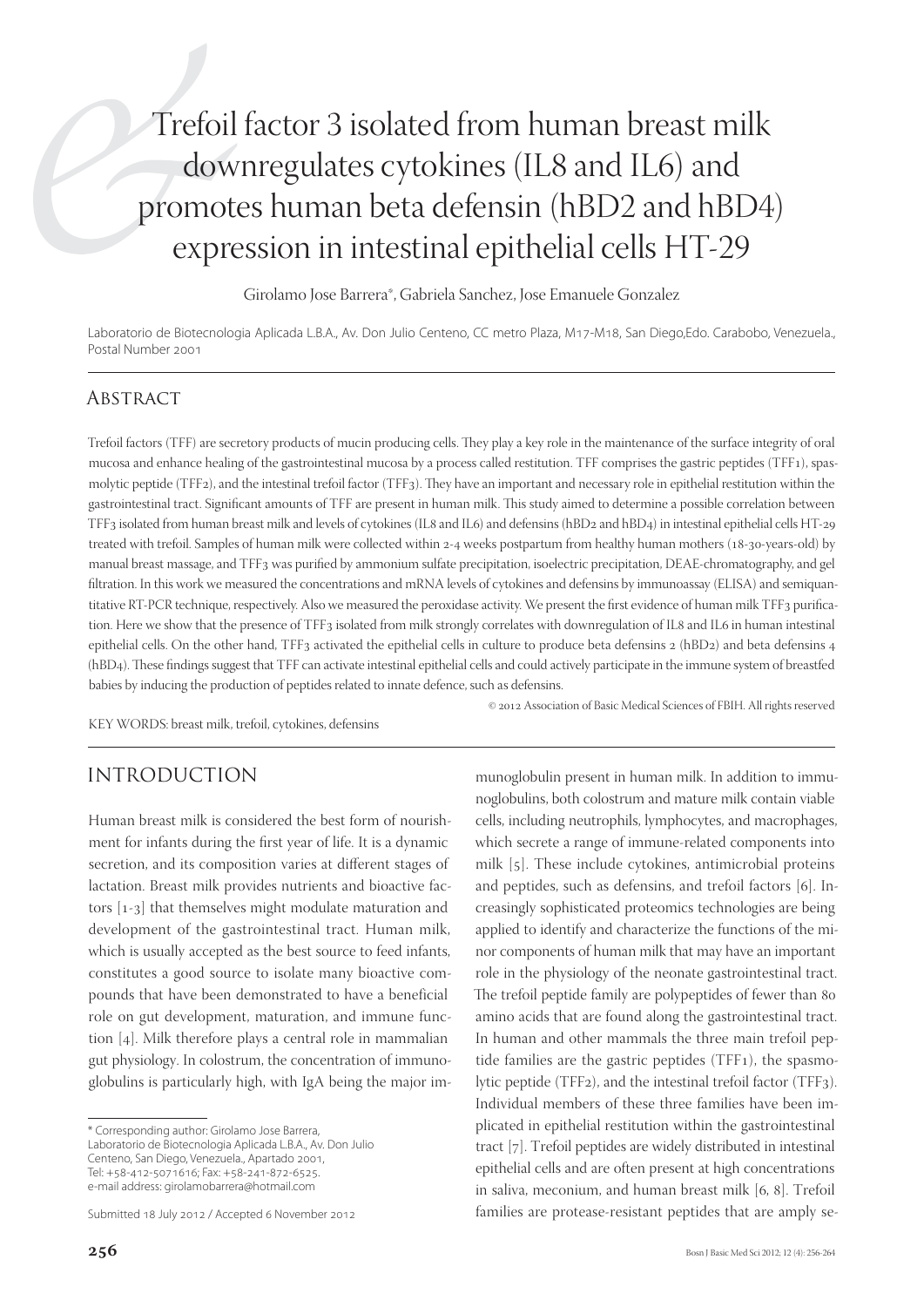creted onto the intestinal mucosal surface by specific cells of the human gastrointestinal tract. The TFFs share a completely conserved distinctive motif of six cysteine residues, which form three disulfide bonds and define the "trefoil" domain, which is also known as a "P" domain  $[g]$ . In the present work we describe that trefoil 3 isolated from human breast milk can activate intestinal epithelial cells and promote human beta defensin expression and cytokine regulation. Defensins are antimicrobial peptides that act mainly by disrupting the structure of bacterial cell membranes and are found in many compartments of the body  $[10, 11]$ . Evidence is accumulating that defensins play a central role in defense against pathogens, and they are considered as a part of the innate immune response  $[11]$ . They have generally been considered to contribute to mucosal health; however, it is possible that these peptides can be considered biological factors that can be upregulated by bioactive compounds presents in human breast milk. In this sense, the intestinal production of antimicrobial peptides as hBD2 and hBD4 by trefoil from milk might play an important role on neonate colonization, thereby enhancing the immune response of newborn against pathogens with which they may come in contact. This positive effect would be a new role exercised through breastfeeding on neonatal intestinal maturation. Human milk seems to be defensive against gut inflammation. A study of chemical colitis in rats revealed decreased myeloperoxidase activity in rats fed human milk [7]. Also, other work has demonstrated the modulation of human intestinal epithelial cell IL8 secretion by human milk factors  $[12, 13]$ . We obtained evidence for the first time that TFF3 triggers a signal transduction pathway that downregulates proinflammatory cytokines (IL8 and IL6) and induces the expression of important antimicrobial peptides (hBD2 and hBD4). Finally, this article will describe the biological effects of the TFFs on cytokine and antimicrobial peptide regulation and their potential therapeutic use.

## MATERIALS AND METHODS

#### *Human milk collection.*

Samples of human milk were collected within 2-4 weeks postpartum from healthy human mothers (18-30-yearsold) by manual breast massage. None of the women had a history of rheumatological, respiratory, cardiovascular, or gastrointestinal diseases. All samples were obtained with informed consent. The study was approved by the Research Ethics Committee of the Instituto Venezolano de Investigaciones Científicas (IVIC).

#### *Cultured cells*

The HT-29 colonic cell line (passages 7-17) was obtained from the American Type Culture Collection (ATCC, Manassas, USA) and cultured according to the supplier's instructions in Dulbecco's Modified Eagle's medium (DMEM) containing 2 mM glutamine,  $50 \text{ IU/ml}$  penicillin,  $50 \text{ mg/ml}$  streptomycin, and 10% heat inactivated fetal bovine serum as standard medium at  $37^{\circ}$ C in a water-saturated atmosphere with  $5\%$  CO<sub>2</sub>.

#### *Trefoil factor purifi cation*

Human breast milk ( $25$  ml) was thawed at  $25$ °C. The samples were separated by centrifugation at 5000g for 1 h at  $4^{\circ}$ C into an upper fatty layer, a middle aqueous layer containing the trefoil factors, and the cell pellet. The middle layer was recovered and precipitated by addition of saturated ammonium sulfate to a final concentration of  $70\%$  at  $4^{\circ}$ C for 1 h to precipitate unwanted proteins. The unprecipitated proteins were centrifuged at 40,000g at  $4^{\circ}C$  for 1 h. Then the supernatant fractions underwent isoelectric precipitation with 1 M Tris at pH 5.1 and 4.5, as previously reported with few modifications [8]. The precipitated proteins were dialyzed against buffer (20 mM Tris-HCl, pH 8.2) at 4°C for 6 h, and samples of 5 mg were loaded onto a column containing 100 ml of Sephadex G-75 equilibrated with 20 mM Tris-HCl, pH 8.o. The eluted TFF3 was again concentrated using centrifugal devices with a  $5$ -kDa cutoff. The TFF3 was further purified by DEAE-Sepharose FF column (0.5 ×1 cm; Amersham Pharmacia Biotech, USA) equilibrated with 20 mM Tris-HCl, pH 8.o. The column was washed with 10 column volumes of the equilibration buffer. Bound material was eluted with a linear gradient of 0-1 M NaCl in DEAE equilibration buffer with a total volume of 100 ml. After elution, the isolated TFF3 was dialyzed against buffer (20 mM Tris-HCl, pH 8.0) at 4°C for 12 h. Then, the TFF3 was concentrated using centrifugal devices with a 5-kDa molecular weight cutoff (Millipore, USA) and stored at  $-80^{\circ}$ C. The purity of TFF<sub>3</sub> protein was assessed by SDS-PAGE and immunoblotting. The degree of purity achieved makes it unlikely that the biological activity on cell culture seen by TFF3 was caused by contaminating proteins.

#### *SDS-PAGE and immunoblotting*

Purified TFF<sub>3</sub> was subjected to electrophoresis on 15% SDS-PAGE according to the method of Laemmli [14]. After electrophoresis, the gels were either fixed and proteins were visualized with 0.1% Coomassie brilliant blue R-250 (Sigma, USA) in methanol–water–acetic acid  $(1 : 8 : 1)$  (Merck, Germany) or they were electroblotted onto nitrocellulose for 4 h at  $4^{\circ}C$  (8-10 V/cm). The membranes were incubated 12 h at  $4^{\circ}$ C with blocking solution (5% nonfat dried milk in PBS containing 0.1% Tween 20). After being blocked, the membranes were incubated for 2 h at room temperature with PBS containing  $5\%$  dried milk powder and a  $1:1000$ dilution of rabbit anti-human TTF3 (Santa Cruz Biotechnology, USA). The membranes were washed five times in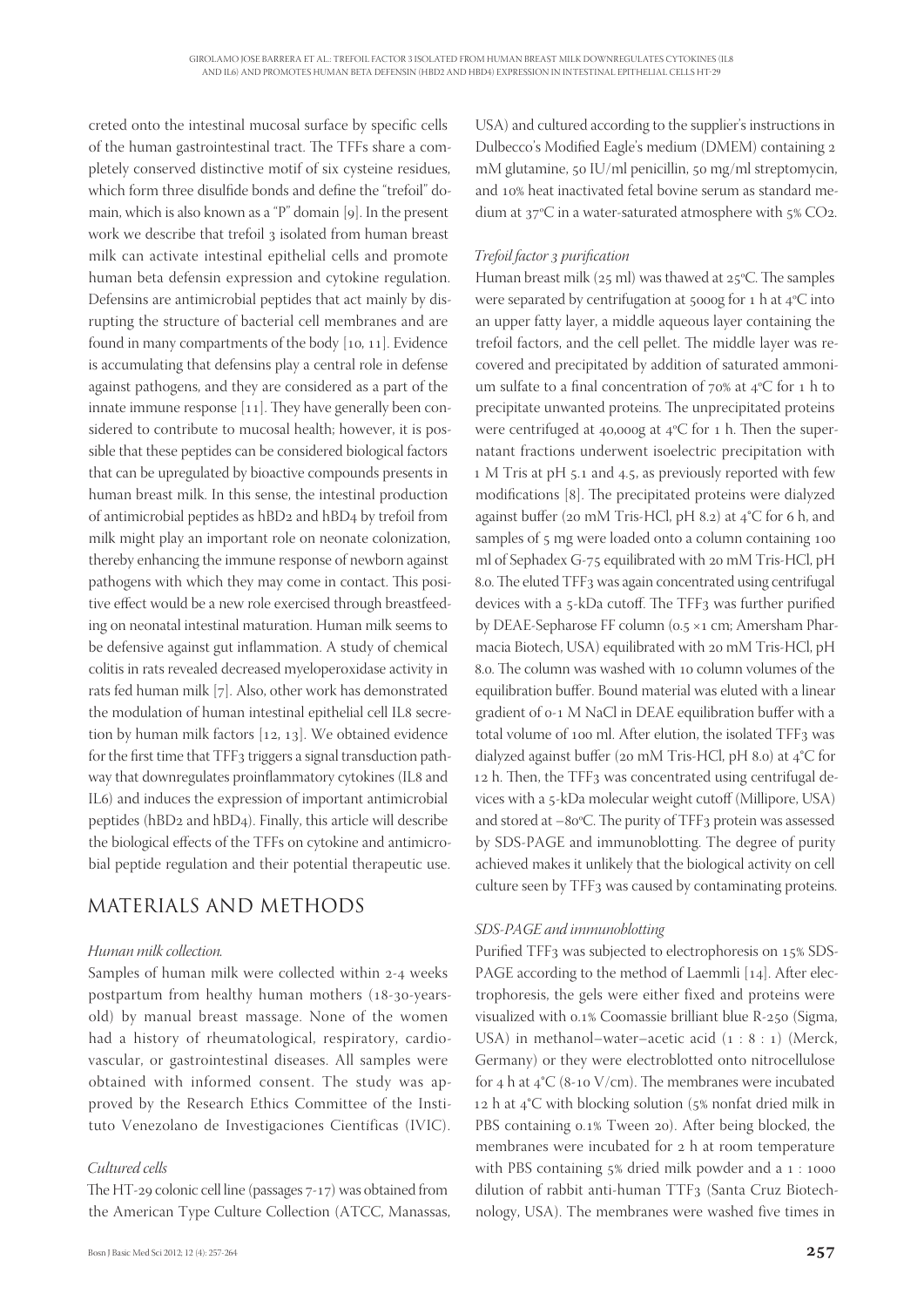PBS-Tween and incubated with the peroxidase-coupled anti-rabbit secondary antibody (1:3000) (Santa Cruz Biotechnology) in PBS-Tween containing 5% nonfat dried milk for 2 h at room temperature. The membranes were washed three times in PBS-Tween, and specific bands were visualized by luminol reagent (Santa Cruz Biotechnology).

#### *Activity of peroxidase*

Peroxidase activity was measured in culture supernatants of HT-29 according to the 2-nitrobenzoic acid/ thiocyanate (NBS-SCN) assay as previously described  $[15]$ . Briefly, the colorimetric change induced by the reaction between the enzyme and the substrate, Dithiobis-2-nitrobensoic acid (DTNB) in the presence of mercaptoethanol was read at a wavelength of  $412$  nm for  $20$ sec. One unit of enzyme activity was defined as the level of enzyme activity needed to cleave μmol NBS/min at  $22^{\circ}$ C, using a molar extinction coefficient of 12,800.

#### *ELISA*

HT-29 cells were grown in 6-well plates to 50% confluence and serum-starved for 24 h. The cell number in wells was normalized by seeding equal quantity of HT-29 cells, previously counted and diluted at final concentration of 2 10<sup>5</sup> cells/ ml. Cells were then treated for 48 h with 10 μg/ml trefoil. In some experiments, HT-29 cells were preincubated for 24 h with LPS ( $_1 \mu$ g/ml) before treating with trefoil for 48 h. Afterwards, culture supernatants of HT-29 were collected and centrifuged at 1000g for 15 min at  $4^{\circ}$ C, and proteins were precipitated by trichloroacetic acid  $(TCA)$  [16] as follows: the supernatants were mixed with one volume of pre-chilled  $25\%$  TCA and incubated on ice-water for  $15$  min. The mixture was centrifuged for 10 min at 10,000 g at  $4^{\circ}$ C, the pellet was resuspended in 1 ml of acetone and dissolved using an ultrasonic water bath, and the mixture was centrifuged. Acetone washing was repeated twice, and the final pellet was air-dried and diluted in 0.05 M carbonate buffer, pH 9.6,  $4^{\circ}$ C, for 12 h. Subsequently, we blocked the wells with 200  $\mu$ l of 1% bovine serum albumin (BSA) in PBS at room temperature for h. After washing five times with 200 µl PBS containing 1 ml/ liter Tween 20, we incubated 100 μl/well with PBS containing  $1\%$  BSA and a  $1:1000$  dilution of goat anti-human BD2 (Santa Cruz Biotechnology) or rabbit anti-human BD4, IL6 or IL8 (Santa Cruz Biotechnology) at room temperature for 2 h. The plates were washed five times with PBS containing 1 ml/liter Tween 20, and wells were incubated at room temperature with 100 µl of peroxidase-coupled anti-goat secondary antibody (Santa Cruz Biotechnology) (for BD2) or antirabbit secondary antibody (for IL6, IL8, and BD4) diluted to 1 : 5000 in PBS plus 1 ml/liter Tween 20 for 30 min. Plates were washed five times as described above and incubated

with 100 μl of substrate (0.2 Μ Νa2ΗPO4, 0.1 Μ citric acid,  $0.1\%$  H<sub>2</sub>O<sub>2</sub>, 15 mg o-phenylenediamine dihydrochloride) to each well in the dark at room temperature for 10 min. Stop solution (100  $\mu$ l, 0.5 M H<sub>2</sub>SO<sub>4</sub>) was added to each well. Absorbance was measured at 405 nm using a Synergy HT microtiter plate spectrophotometer (BioTek Instruments, USA). We quantified hBDs and cytokines by simultaneous ELISA runs using recombinant hBDs and cytokines as calibrators.

#### *Reverse transcription polymerase chain reaction (RT-PCR)*

HT-29 cells were grown to 80% confluence in 6-well plates and serum-starved for  $24$  h. Cells were then treated for  $48$  h with 10  $\mu$ g/ml trefoil. In some experiments, HT-29 cells were preincubated for  $24$  h with LPS (1  $\mu$ g/ml) before treating with trefoil for  $48$  h. RNA was extracted from HT-29 intestinal cells by Trizol™ (Invitrogen, USA) according to the manufacturer's instructions. RNA concentration and purity were measured using a Synergy HT spectrophotometer (BioTek Instruments). Total RNA (1 μg) was reverse transcribed into cDNA using a commercial kit (Invitrogen Thermo-Script<sup>TM</sup> RT-PCR System) according to the manufacturer's instructions. Control reactions to check for DNA contamination were run in parallel with samples processed without reverse transcriptase. PCR was performed in a final volume of  $25$  µl containing  $1$  µl of the reverse transcription reaction, 50 μM deoxynucleotide triphosphates, 1.5 mM MgCl2, 50 mM Tris-HCl (pH 8.0), 1 IU Taq DNA polymerase, and  $0.2 \mu$ M each of sense and antisense of defensin (hBD<sub>2</sub> and hBD<sub>4</sub>) or cytokine (IL8 and IL6) primers (see sequences below). PCR was performed in an Eppendorf Mastercycler STM thermocycler for 35 cycles consisting of denaturation at 94°C (1 min), annealing at 60°C (1 min), and extension at  $72^{\circ}$ C (1 min). Amplification was terminated by a final extension step at  $72^{\circ}$ C for 5 min. A negative control without the cDNA template was run with every assay to evaluate the overall specificity. The integrity of the template RNA was checked by confirming expression of β-actin mRNA using β-actin-specific primers and a PCR protocol. The primer sequences were: β-actin sense, CACGCCATCCT-GCGTCGGAC; β-actin antisense, CATGCCATCCTGC-GTCTGGAC; hBD2 sense, TTCCTGATGCCTCTTCCA; and hBD2 antisense, ATGTCGCACGTCTCTGA; hBD4 sense, GGCAGTCCCATAACCACATATTC; and hBD antisense, TGCTGCTATTAGCCGTTTCTCTT; IL sense, GGCTCTCTTGGCAGCCTTCCTG; and IL8 antisense, CTTCTCCACAACCGTCTCACCC; IL6 sense, CGAGCCCACCGGGAACGAAA; and IL6 antisense, GCTTCGTCAGCAGGCTGGCAT. Aliquots (10 μl) of the polymerase chain reaction products were electrophoresed on 1.5% agarose gels and stained with SYBR Gold nucleic acid gel stain (Invitrogen; Molecular Probes, USA).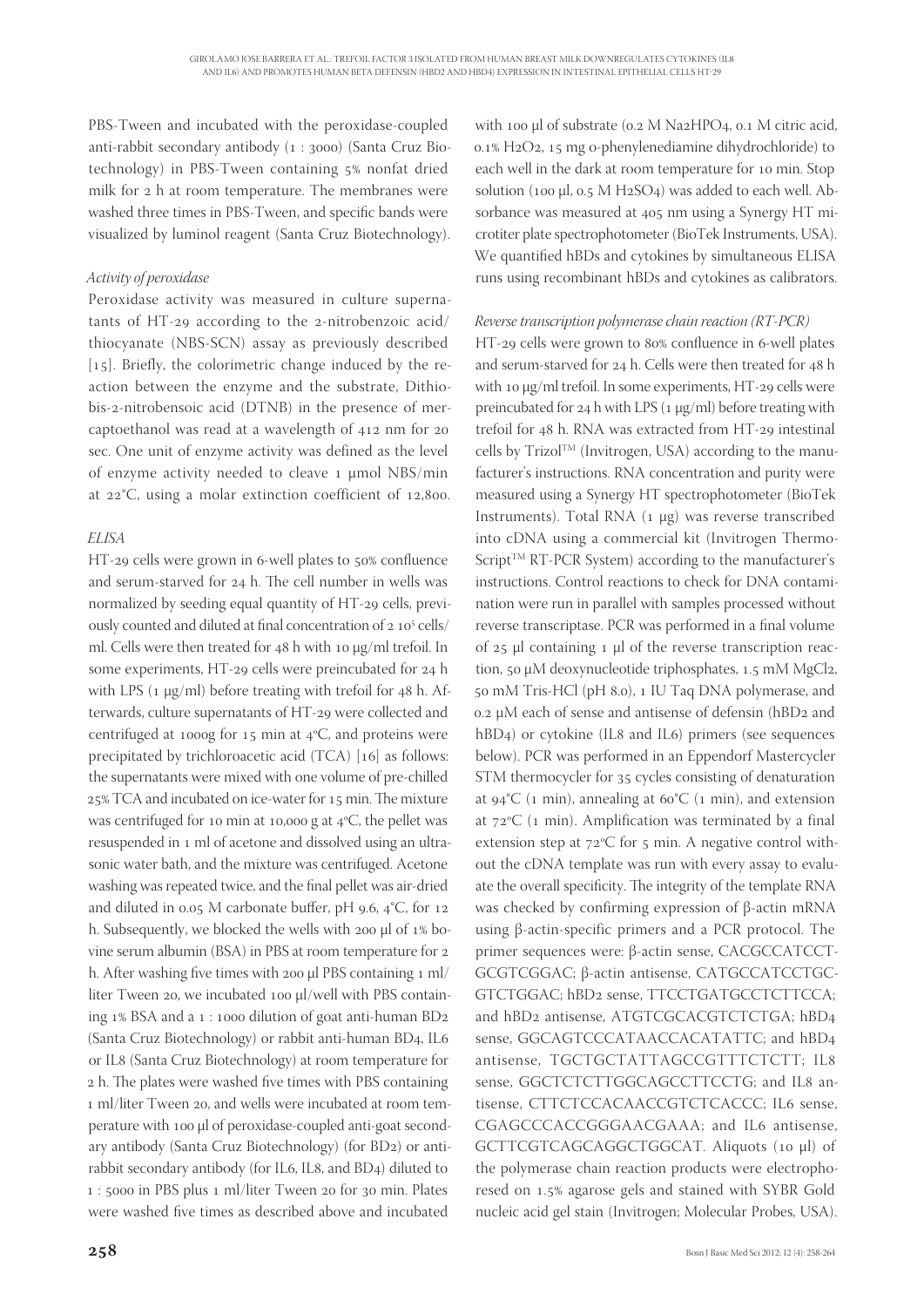Densitometric analyses were performed using the image analysis software Quantity One (Bio-Rad, USA). Briefly, the digital image was analyzed to determine the pixel intensity of each band. Relative quantities of  $hBD_2$ ,  $hBD_4$ , IL8, and IL6 mRNA among different preparations were calculated as the ratio of the hBD2/β-actin, hBD4/β-actin, IL8/β-actin, and IL6/β-actin pixel intensities from three independent RT-PCR experiments. Positive results were based on the presence of DNA bands of the expected size.

# RESULTS

#### *Purifi cation of trefoil*

Trefoil factor  $3$  (TFF $3$ ) was purified from human breast milk by ammonium sulfate precipitation followed by isoelectric precipitation, gel filtration, and DEAE-Sepharose chromatography to ensure the removal of putative contaminating proteins (Figure  $_1$ , A and B). The purity of

TFF<sub>3</sub> was confirmed by SDS-PAGE (Figure  $1C$ ). Our TFF<sub>3</sub> preparations contained a band with apparent mass of approximately kDa. This band corresponds to molecular weight reported for TFF<sub>3</sub>, as indicated by the fact that it is recognized by anti-TFF3 antibody (Fig. 1D). We obtained five main fractions in the gel filtration chromatography (Figure a); each fraction was concentrated and underwent western blot analysis, and only the fifth fraction  $(P_5)$  contained the trefoil factor  $3$  (data not shown). Then the P $5$ fraction (Figure 1a) was concentrated and loaded in DEAE-Sepharose chromatography (Figure 1B). After elution with NaCl, the P2 fraction contained the purified trefoil factor 3.

#### *Trefoil factor isolated from human breast milk downregulates IL and IL in HT- cells*

ELISA was used to determine whether TFF3 induce a decrease of pro-inflammatory cytokines (IL6 and IL8) in intestinal epithelial cell culture supernatants from HT-29 cells col-



15% SDS-PAGE

FIGURE 1. Purification of secreted TFF3. Frozen human milk samples (25 ml) were thawed at 37°C and TFF3 was purified by ammonium sulphate precipitation followed by isoelectric precipitation, gel filtration, and DEAE-Sepharose chromatography. A) Gel-filtration chromatography. Precipitated proteins by isoelectric precipitation were loaded onto a column containing 100 ml of Sephadex G-75 equilibrated with 20 mM Tris-HCl, pH 8.0. Five peaks are present, with the last peak 5 (P5) corresponding to an estimated molecular size of 7 kDa of TFF3. The P5 was again concentrated using centrifugal devices with a 5-kDa cutoff. B) The TFF3 (P5) was further purified by DEAE-Sepharose FF column equilibrated with 20 mM Tris-HCl, pH 8.0. The column was washed with 10 column volumes of the equilibration buffer. Bound material was eluted with a linear gradient of 0-1 M NaCl in DEAE equilibration buffer with a total volume of 100 ml. Two peaks are present, with the large peak 2 (P2) corresponding to purified TFF3. C) The purity of TFF3 was assessed by nondenaturing 15% SDS-PAGE. Total homogenate (lane 1), isoelectric precipitation (lane 2), gel-filtration chromatography (P5) (lane 3), DEAE chromatography (P2) (lane 4). D) Immunoblotting with anti-TFF3.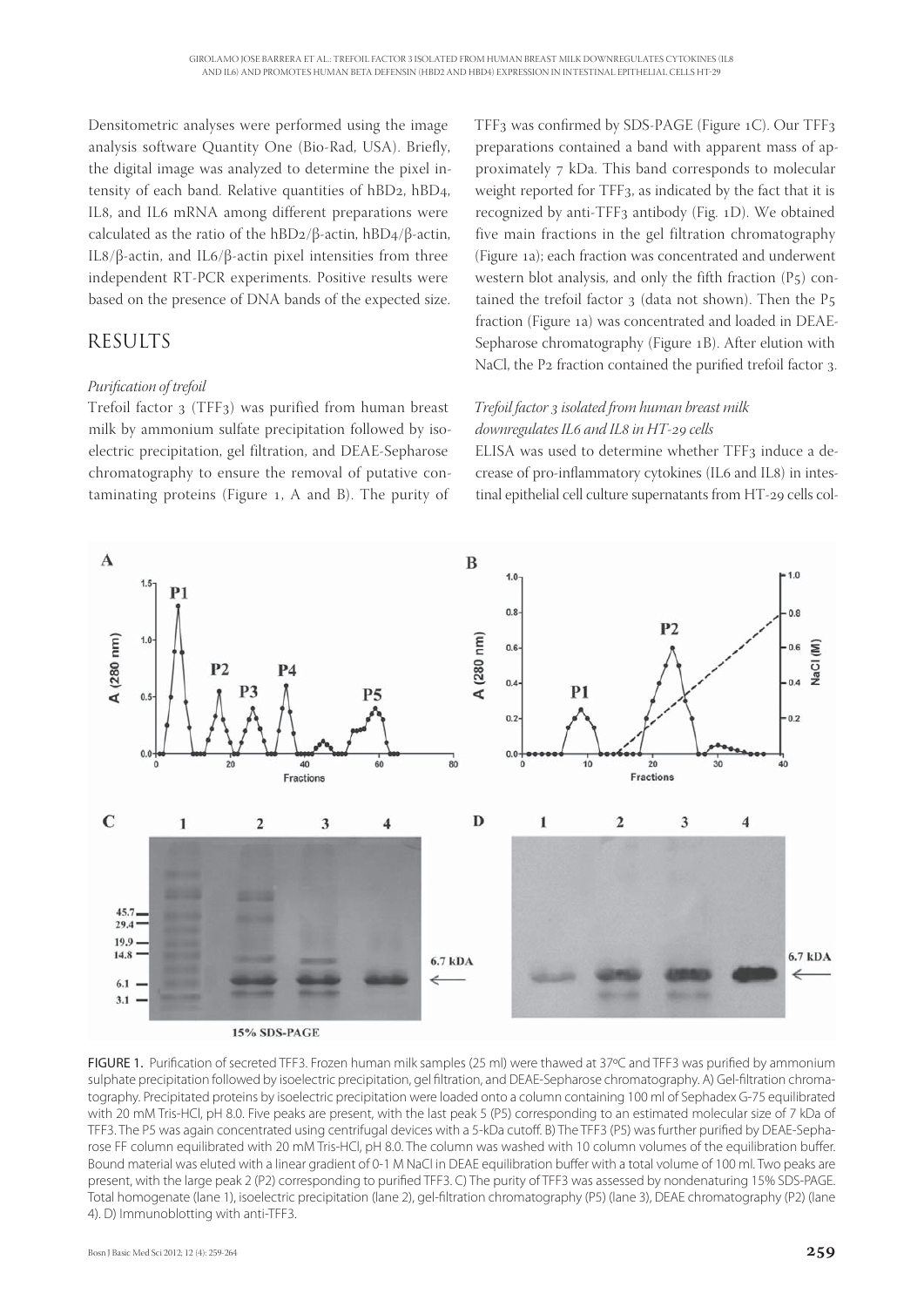lected after LPS treatment. HT-29 cells were grown in 6-well plates to 50% confluence and serum-starved for 24 h. Cells were preincubated for  $24$  h with LPS ( $1 \mu g/ml$ ), then treated for 48 h with 10 μg/ml trefoil. Afterwards, culture supernatants of HT-29 were collected and centrifuged at 1000g for 15 min at  $4^{\circ}$ C, the proteins were precipitated by TCA, and cytokine (IL6 and IL8) levels were measured by ELISA. TCA precipitation concentrates proteins contained in cell culture supernatants and prevents nonspecific reactions in the immunoassay  $[16]$ . As shown in Figure 2, the levels of IL6 (Figure 2a) and IL8 (Figure 2b) after treatment with LPS was significantly higher than in untreated cells. The treatment of



FIGURE 2. Cytokine (IL6 and IL8) levels in cell culture supernatants. HT-29 cells were grown in 6-well plates to 50% confluence and serum-starved for 24 h. Cells were then treated for 48 h with trefoil (10 μg/ml). In some experiments, HT-29 cells were preincubated for 24 h with LPS (1 μg/ml) before treating with trefoil for 48 h. Afterwards, culture supernatants of HT-29 were collected and centrifuged at 1000g for 15 min at 4ºC, and proteins were precipitated by TCA. Concentrations of cytokines were determined by ELISA using anti-IL6 or anti-IL8 as primary antibody as indicated in "Materials and Methods". The figure shows the measured concentrations of IL6 (A) and IL8 (B) expressed as μg/ml. Each assay was carried out in three independent experiments, and the results are reported as mean ± S.D.

HT-29 with TFF<sub>3</sub> for 48 h after LPS treatment led to decrease of IL6 and IL8 similar to the basal levels. The treatment with vehicle (20 mM Tris-HCl, pH 8.0) for 48 h after LPS incubation did not modify the cytokine levels. Finally, the treatment with TFF3 was similar to the basal levels in untreated cells. Additionally, semiquantitative RT-PCR was used to determine whether trefoil factor 3 decreases intestinal epithelial cell (HT-29) expression of IL6 and IL8 mRNA. As shown in Figure 3, the treatment of HT-29 with TFF3 for  $48$  h after LPS treatment decreased IL6 and IL8 mRNA similar to the basal levels. Together, the results demonstrate that IL6 and IL8 were downregulated in HT-29 cells treated with TFF3.



FIGURE 3. Ouantification of differentially-expressed cytokines mRNAs by RT-PCR. A) Specific primers and annealing temperatures employed. B) RT-PCR for IL6, IL8, and β-actin were carried out from cell culture samples divided in five groups: basal (lane 1); cells treated with LPS 1 μg/ml for 24 h (lane 2); cells were preincubated for 24 h with LPS (1 μg/ml) before treating with vehicle (lane 3) or trefoil (lane 4) for 48 h; and cells treated only with TFF3 (lane 5). The PCR products were run on 2% agarose gel electrophoresis. Control reactions without reverse transcriptase were carried out. PCR was performed in a final volume of 25 μl containing 1 μl of the reverse transcription reaction, 50 μM of dNTPs, 1.5 mM MgCl2, 50 mM Tris-HCl (pH 8.0), 1 IU Taq polymerase, and 0.2 μM each of sense and antisense primers. Specific PCR for a constitutively expressed gene (β-actin) was carried out as a positive control. The relative amount of product was quantified by densitometric analysis of DNA bands (C). Cytokine mRNA expression levels are shown normalized to β-actin. Results are mean ± SEM of three independent experiments.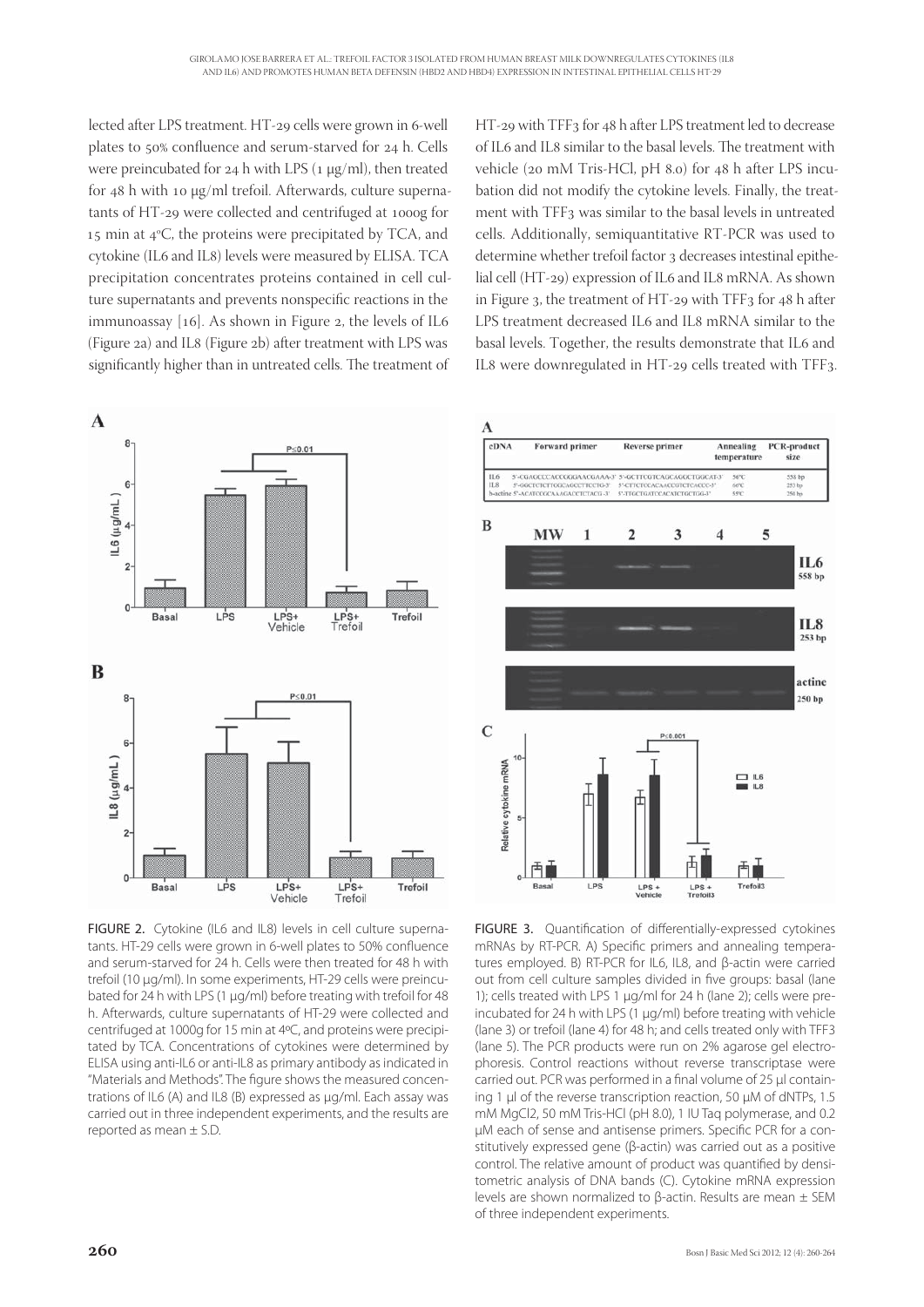### *Trefoil factor isolated from human breast milk upregulates hBD<sub>2</sub> and hBD<sub>4</sub> in HT-29 cells*

To evaluate the effect of TFF<sub>3</sub> on expression of defensins, we directly measured the levels of these antimicrobial peptides in cell culture supernatants after  $48$  h incubation with TFF<sub>3</sub> isolated from human breast milk. HT-29 cells with either LPS or TFF<sub>3</sub> for  $48$  h led to increase of hBD<sub>2</sub> and hBD<sub>4</sub> concentrations to levels 2-fold higher than in untreated cells (Figure 4). We tested five TFF3 concentrations from 1 to 50 μg/ml. Treatment with 10, 20, and 50  $\mu$ g/ml produces upregulation of hBD<sub>2</sub> and hBD<sub>4</sub>, although 10  $\mu$ g/ml of TFF<sub>3</sub> did not produce an increase of hBD4. The treatment with vehicle (20

mM Tris-HCl,  $pH_1$  8.0) for 48 h did not modify the defensin levels. Also, semiquantitative RT-PCR was used to determine whether TFF<sub>3</sub> produces an increase in epithelial cell expression of  $hBD_2$  and  $hBD_4$  mRNA. As shown in Figure 5, in HT-29 cells treated with TFF3 there was a significantly higher expression of hBD2 and hBD4 compared with defensin levels in untreated cells. Together, the results demonstrate that hBD<sub>2</sub> and hBD<sub>4</sub> were upregulated in cells treated with TFF<sub>3</sub>. *TFF reduces the peroxidase activity in HT- cells*

We found that the treatment of HT-29 with TFF3 for  $48$  h after LPS treatment led to decrease of IL6 and IL8 similar to the basal levels. In this sense, we tested the antiinflam-







FIGURE 5. Quantification of differentially expressed defensin mRNAs by RT-PCR. A) Specific primers and annealing temperatures employed. B) RT-PCR for hBD2, hBD4, and β-actin were carried out from cell culture samples divided in five groups: basal (lane 1); cells treated with 1 μg/ml LPS for 24 h (lane 2); cells treated with TFF3 at 10 μg/ml (lane 3`) or 50 μg/ml (lane 4) for 48 h; and cells treated with vehicle (lane 5). The PCR-products were run on 2% agarose gel electrophoresis. Control reactions without reverse transcriptase were carried out. PCR was performed in a final volume of 25 μl containing 1 μl of the reverse transcription reaction, 50 μM of dNTPs, 1.5 mM MgCl2, 50 mM Tris-HCl (pH 8.0), 1 IU Taq polymerase, and 0.2 μM each of sense and antisense primers. Specific PCR for a constitutively expressed gene (β-actin) was carried out as a positive control. The relative amount of product was quantified by densitometric analysis of DNA bands (C). Defensin mRNA expression levels are shown normalized to β-actin. Results are mean ± SEM of three independent experiments.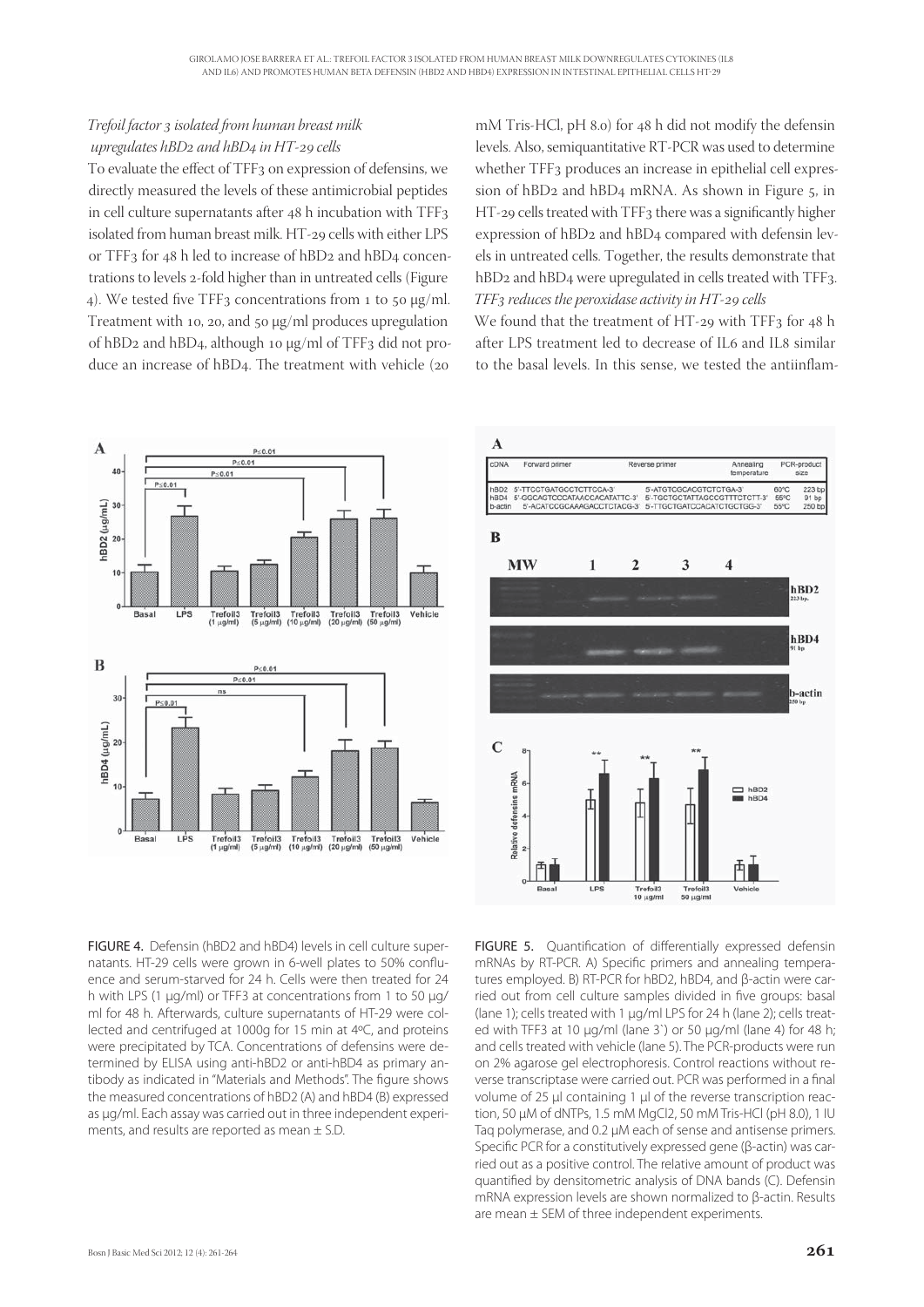matory effects of TFF<sub>3</sub> in HT-29 cells measuring the peroxidase activity in cells culture supernatants as described in "Materials and Methods". HT-29 cells were grown in 6-well plates to 50% confluence and serum-starved for 24 h. Cells were preincubated for  $24$  h with LPS (1  $\mu$ g/ml), and then treated by  $48$  h with 10  $\mu$ g/ml trefoil. As shown in Figure 6, the peroxidase activity after treatment with LPS was significantly higher than in untreated cells. Then, the treatment of HT-29 with TFF3 for 48 h after LPS treatment led to decrease of peroxidase activity similar to the basal levels. The treatment with vehicle ( $20 \text{ mM}$  Tris-HCl,  $pH$  8.0) for  $48 \text{ h}$ after LPS incubation did not modified the enzyme activity.



FIGURE 6. Peroxidase activity in cells treated with TFF3. Peroxidase activity was measured according to the 2-nitrobenzoic acidthiocyanate (NBS-SCN) assay as previously described [15]. HT-29 cells were grown in 6-well plates to 50% confluence and serumstarved for 24 h. Cells were then treated for 48 h with 10 μg/ml trefoil. In some experiments HT-29 cells were preincubated for 24 h with LPS (1 μg/ml) before treating with trefoil for 48 h. Afterwards, culture supernatants of HT-29 were collected, centrifuged at 1000g for 15 min at 4ºC, and peroxidase activity was measured.

# DISCUSSION

Human breast milk constituents are potential candidates as biological factors influencing gastrointestinal tract physiology. Many breast milk protein components, such as glycoprotein, immunoglobulins, agglutinin, lactoferrin, defensins, and trefoil factors are thought to have many roles in the gut. Trefoil peptides (literally referring to its spatial conformation) are members of a family of peptides synthesized and secreted by epithelial cells, those that have claimed a major impact on the repair of mucosal lesions and that intervene in the processes of inflammation  $[17]$ . In this work, TFF3 was purified by ammonium sulphate precipitation, isoelectric precipita-

to precipitate trefoil. It is for this reason that protein precipitation was a useful tool to precipitate unwanted proteins. In the literature there are conflicting with respect to p*I* values of TFF3. According to Kou et al. [18] the isoelectric point for the recombinant TFF $_3$  was 4.5, and we also determined the isoelectric point based in protein sequence analysis by bioinformatics using ProtParam Tool, ExPASy Proteomics server (http://expasy.org/cgi-bin/protparam) and we obtained a value of  $5.1$ . In the same way, Yu et al. [8] reported  $4.9$  of p*I* based on the calculation with protein sequence analysis software Antheprot (http://antheprot-pbil.ibcp.fr). The presence of p*I* values in this range was the reason for our two-step isoelectric precipitation process in this pH interval  $(4.5 \text{ and } 5.1)$ . There are three types of trefoil factors reported. According to Vestergaard et al. [6], human breast milk contains high amounts of TFF3, less TFF1, and virtually no TFF2. In this work, our purification method leads only to TFF3 isolation. There are three possible explanations for this:  $(i)$  TFF<sub>3</sub> is the main trefoil factor present in human breast milk, (ii) the isoelectric precipitation isolates mainly TFF3 because its p*I*, (iii) the p*I* of TFF1 is 4.29 (http://expasy.org/cgi-bin/ protparam). In the same way, we tested by immunoblot our TFF<sub>3</sub> preparations with an anti-human TFF<sub>1</sub> (Santa Cruz Biotechnology) confirming that TFF3 purified from human breast milk do not contains TFF1 (data not shown). Intestinal epithelial cells have been reported to participate in the innate host defense by expressing immune effectors, such as proinflammatory cytokines and defensin in response to inflammatory stimuli such as LPS  $[19, 20]$ . In this work we found that trefoil factor 3 isolated from human breast milk downregulated IL6 and IL8 in HT-29 cells treated with LPS. In the same way, previous studies have shown that human milk is protective against necrotizing enterocolitis (NEC) via an unknown mechanism  $[21]$ . We speculate that human breast milk contains bioactive compounds that would decrease stimulated proinflammatory cytokine secretion in intestinal epithelial cells. In this study we have shown that treatment with TFF3 reduces inflammatory cytokines and peroxidase activity. Ulcerative colitis and Crohn's disease exemplifies a group of chronic illnesses characterized by inflammation of the gastrointestinal tract. Inflammatory bowel disease seems to involve a multifaceted interplay between certain environmental, genetic, and immunological factors. Previous studies suggests TFF3 as therapeutic agents in inflammatory bowel disease  $[17]$ ; however, the molecular role of TFF<sub>3</sub> peptides in the gastrointestinal tract is not entirely understood. In this sense, we showed that TFF3 isolated from human breast milk reduces proinflammatory cytokines and may have therapeutic potential in the treatment of inflam-

tion, DEAE chromatography, and gel filtration. According to Yu et al. [8],  $70\%$  w/v of ammonium sulphate is insufficient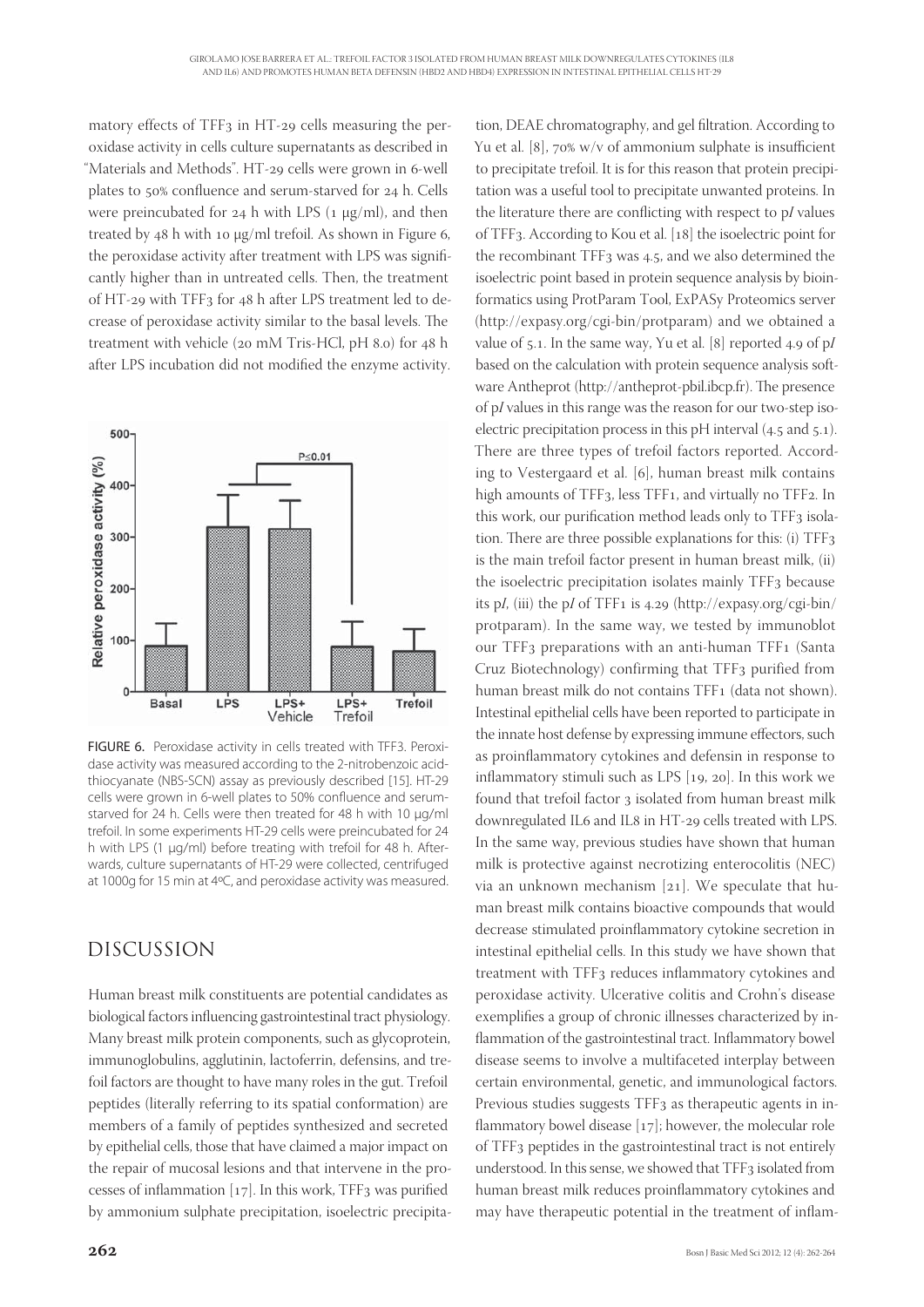matory bowel disease. It is therefore thinkable that TFF would decrease the symptoms of inflammatory bowel disease by several mechanisms, both in accelerating tissue repair as previously reported  $[22]$ , and perhaps by inhibiting inflammatory cytokine secretion. An additional possibility is that the reduction in general inflammation follows as a consequence of the re-establishment of intestinal mucosal integrity. The notable antiinflammatory response of intestinal epithelial cells by TFF<sub>3</sub> was confirmed by the significant decrease in peroxidase activity. It is known that inflammatory bowel diseases (Crohn's disease and ulcerative colitis) exhibit increase in peroxidase activity. Peroxidase is considered to be a marker of the activation and degranulation of polymorphonuclear cells  $[23]$ . In inflammatory disease, activated polymorphonuclear cells produce reactive oxygen species (ROS), and peroxidase is involved in this process. We have shown that cells treated with TFF3 have a significantly lower peroxidase activity. It is therefore possible that TFF3 could reduce the symptoms of human inflammatory bowel disease. The expression of defensins in the gastrointestinal track suggests that they may have a central role in protecting intestinal mucosa. Several reasons for this proposal are as follows: (i) defensins have broad antimicrobial activity; (ii) they stimulate the acquired immune system and could function to enhance IgA production as well as IgG production; (iii) these defensins may function to keep overall bacteria in check. Thus, intestinal defensins may provide a natural antibiotic barrier. There are several new findings of this study. First, we present the head evidence of human milk TFF3 purification (Figure 1). Second, the treatment of intestinal cells  $(HT-29)$ with TFF<sub>3</sub> upregulates antimicrobial peptide (hBD<sub>2</sub> and  $hBD_4$ ) (Figures. 4 and 5). Third, the defensin levels found in culture supernatants are in the range of effective antimicrobial function, especially considering the synergistic action of the peptides. Fourth, the correlation of cationic defensins with TFF<sub>3</sub> suggests an additional possible protective effect TFF<sub>3</sub> in the gastrointestinal track. Conversely, low levels of defensins may result in increased susceptibility to bacterial and viral infections in the gut. In this sense, defensin production by the intestinal cells has been shown to play a role on the colonizing intestinal microbiota, and because some microbes may be more sensitive than others, the relative composition of the microbial population could be shaped by these effector peptides. Finally, this study shows the simultaneous expression of human hBD2 and hBD4 in cell culture HT-29 detected by semiquantitative RT-PCR. Previous studies demonstrated constitutive expression of hBD in intestinal tissues  $[24]$ . Our analysis of gene expression in cells treated with or without TFF3 showed differential transcriptional levels for the defensins. In cells treated with TFF<sub>3</sub>, hBD<sub>2</sub>, and hBD<sub>4</sub> expression was at a higher level than

control cells. The lower expression of hBD<sub>2</sub> and hBD<sub>4</sub> in control cells could explain the lower concentration of these antimicrobial peptides in culture supernatants of HT measured by ELISA (Figure  $4$ ). The intestinal track, which is colonized by numerous microorganisms, contains a wide selection of antibacterial peptides that play an important role in maintaining its complex ecological homeostasis  $[25]$ . We have shown that cells treated with TFF3 have a significantly higher expression and levels of defensins (hBD2 and hBD4) based on both the RT-PCR and ELISA (Figures  $4$  and  $5$ ). The gastrointestinal tract is constantly exposed to microorganisms. Although the normal host relationship with the resident luminal bacteria is often mutually beneficial, the host also requires protection against these microorganisms. Human breast milk and intestinal epithelial cells play a critical role in mediating these protective responses, and there is increasing appreciation of the likely importance of cytokines and antimicrobial peptides that they express. This work supports the hypothesis that during lactation TFF<sub>3</sub> secreted in human milk may activate intestinal epithelial cells, which in turn induces hBD2 and hBD4 expression. Our data links together TFF3, the activation of epithelial cells, and the expression of diverse antimicrobial peptides and cytokines, suggesting that it may contribute to regulation of adaptive immune responses in neonate or play an important role in inflammatory bowel disease.

## DECLARATION OF INTEREST

The authors report no conflict of interest.

# REFERENCES

- [1] Dórea JG, Fenton SE, LaKind JS, Berlin CM Jr. Researching chemicals in human milk can be conducted without discouraging breastfeeding. Bosn J Basic Med Sci 2012; 12 (2):137-138.
- [2] Semenov DV, Kanyshkova TG, Kit YY, Khlimankov DY, Akimzhanov AM, Gorbunov DA, et al. Human breast milk immunoglobulins G hydrolyze nucleotides. Biochemistry (Moscow) 1998; 63:935-943
- [3] Kit YY, Shipitsin MV, Semenov D V, Richter VA, Nevinsky GA. Phosphorylation of lipids tightly bound to secretory immunoglobulin A in antibody fractions from human breast milk possessing protein kinase activity. Biochemistry (Moscow) 1998; 63:719-724.
- [4] Hettinga K, van Valenberg H, de Vries S, Boeren S, van Hooijdonk T, van Arendonk J et al. The host defense proteome of human and bovine milk. PLoS One 2011; 6 (4):e19433.
- [5] Jarvinen KM, Suomalainen H. Leucocytes in human milk and lymphocyte subsets in cow's milk-allergic infants. Pediatr. Allergy Immunol 2002; 13: 243-254.
- Vestergaard EM, Nexo E, Wendt A, Guthmann F. Trefoil factors in human milk. Early Hum. Dev 2008 84: 631-635.
- [7] Tran CP, Cook GA, Yeomans ND, Thim L, Giraud AS. Trefoil peptide TFF2 (spasmolytic polypeptide) potently accelerates healing and reduces inflammation in a rat model of colitis. Gut 1999; 44: 636-642
- [8] Yu K, Jiang SF, Lin MF, Wu JB, Lin J. Extraction and purification of